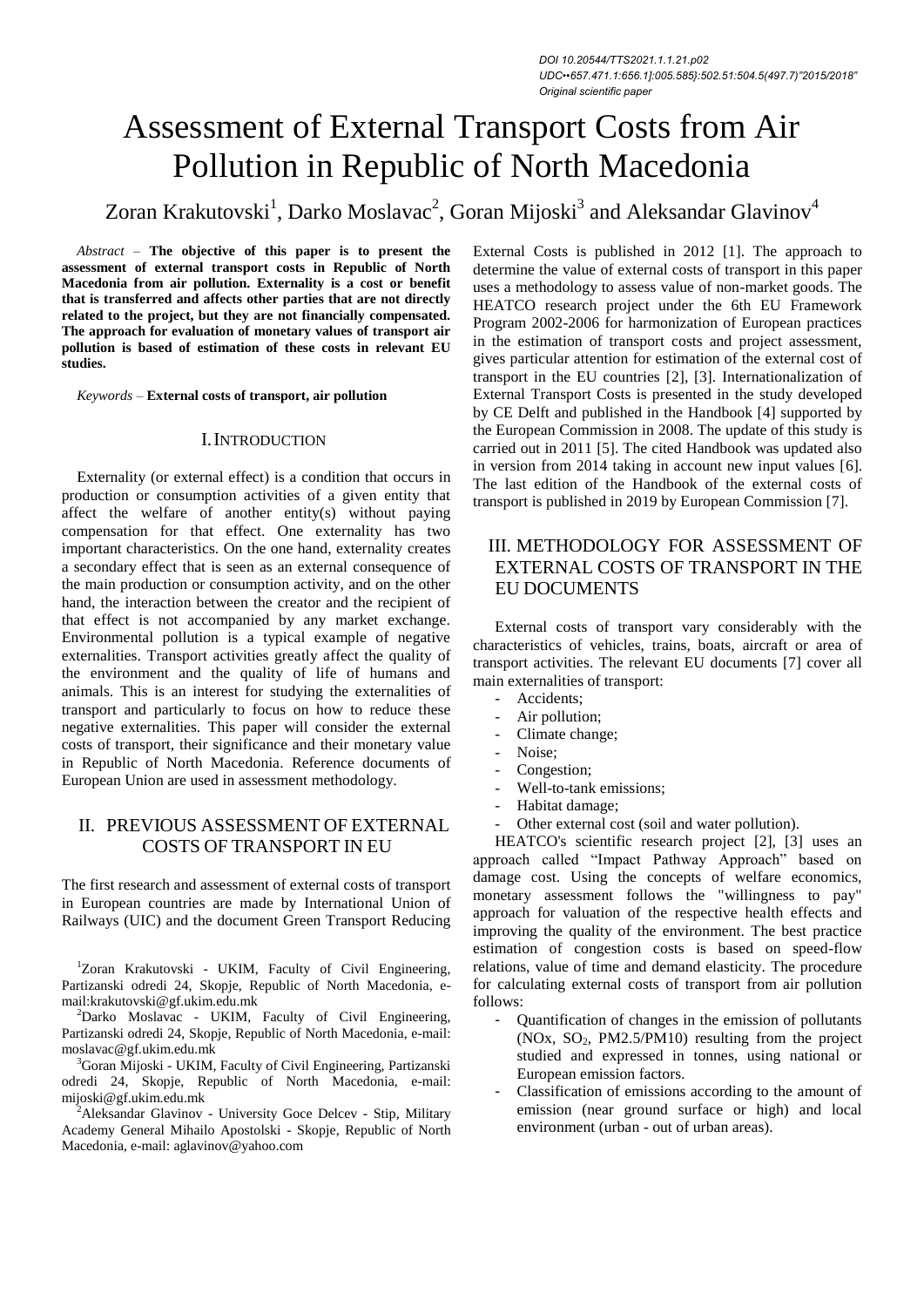- Impact calculation years of life lost and costs per pollutant.
- Impact report and costs.

## IV. METHODOLGY FOR ASSESSMENT OF EXTERNAL COSTS OF TRANSPORT IN REPUBLIC OF NORTH MACEDONIA

Methodology for estimation of external costs of transport in Republic of North Macedonia is founded of EU researches and accepted methodology. This approach consists of the following successive stages:

1. Assessment of unit prices of external costs of transport by type of externality in a given year may be expressed as:

$$
EC_{my_i} = EC_{euy_0} \quad PPP_{my_0} \quad A_{gdpy_i} \tag{1}
$$

 $EC<sub>mvi</sub>$  – unit value of external cost of transport for a given externality in Republic of North Macedonia in year y<sup>i</sup>

 $EC<sub>env0</sub>$  – unit value of external cost of transport for a given externality estimated as EU average in year  $y_0$ 

PPPmy0 - purchasing power parity indicator in Republic of North Macedonia in relation to the EU in year  $y_0$  (that indicator is 100% for the EU)

 $A<sub>edovi</sub>$  - average annual growth of gross domestic product in Republic of North Macedonia between year  $y_0$  and  $y_i$ 

$$
A_{\text{gdpy}_i} = (1 + p)^i \tag{2}
$$

 $p - a$  verage GDP growth rate between years  $v_i$  and  $v_0$ 

i - number of years between  $y_i$  and  $y_0$ 

2. Emission quantities of externalities depend on the transport operation, type of vehicles, location of transport infrastructure, and other geographical and time factors. These quantities can be expressed by the following equation:

$$
Q_{my_i} = \Sigma Q_{my_{i,v,s}} \tag{3}
$$

 $Q_{\text{mvi}}$  – total quantities for a given externality of transport in Republic of North Macedonia in year y<sup>i</sup>

 $Q_{my}$  i, v,s - quantities for a given externality of transport in Republic of North Macedonia in year  $y_i$  obtained from different transport activities, different vehicles and in specific spatial conditions.

3. Total external cost of transport for a given externality can be expressed by the following equation:

$$
TC_{my_i} = EC_{my_i} \t Q_{my_i} \t (4)
$$

 $TC<sub>myi</sub>$  - total external cost of transport for a given externality in Republic of North Macedonia in year y<sub>i</sub>,

 $EC_{\text{mvi}}$  – unit value of external cost of transport for a given externality in Republic of North Macedonia in year y<sub>i</sub>,

 $Q_{\text{mvi}}$  - quantities for a given externality of transport in Republic of North Macedonia in year y<sub>i</sub>.

## V. ASSESSMENT OF EXTERNAL COST OF TRANSPORT FROM AIR POLLUTION

The methodology presented above needs data for unit values of external costs of transport expressed as average values for EU countries. These data refer to year 2010 and they are extracted from the RICARDO-AEA study [6] on specific vehicle types, EU emission standards from Euro 0 to Euro 6 and on urban, suburban and rural environments.

The number of registered vehicles in 2015 in the country is 437 686 vehicles. The vehicle flat is very old and the average age of cars is 18.7 years, for buses 18.1 years and for trucks 15.5 years. In 2015 half of the passenger cars and buses have EU standards with high emissions of harmful substances Euro 0, Euro 1 and Euro 2 (fig. 1, Table I).



Fig. 1 Share of type of vehicles in Euro 0 to Euro 6 emission standards in 2015

TABLE I NUMBER OF REGISTERED MOTOR VEHICLES IN 2015 AND 2018

| Registered motor | Year    |         |  |
|------------------|---------|---------|--|
| vehicles         | 2015    | 2018    |  |
| Total            | 437 686 | 485 612 |  |
| Motorcycles      | 8 6 3 4 | 13 343  |  |
| Cars             | 371 449 | 415 062 |  |
| <b>Buses</b>     | 3 1 6 4 | 3 2 0 1 |  |
| Goods vehicles   | 32 123  | 37 010  |  |
| Road tractors    | 5 2 4 8 | 5 613   |  |
| <b>Tractors</b>  | 8 0 3 0 | 2409    |  |
| Work vehicles    | 614     | 728     |  |
| Trailers         | 8 4 2 4 | 8 2 4 6 |  |

Source: <http://www.stat.gov.mk/PrikaziPublikacija1en.aspx?rbr=770>

The unit values of external transport costs are adjusted for Republic of North Macedonia using the purchasing power indicator published by Eurostat. According to this indicator (Purchasing Power Standards) Republic of North Macedonia in 2010 was 34% of the EU-28 average.